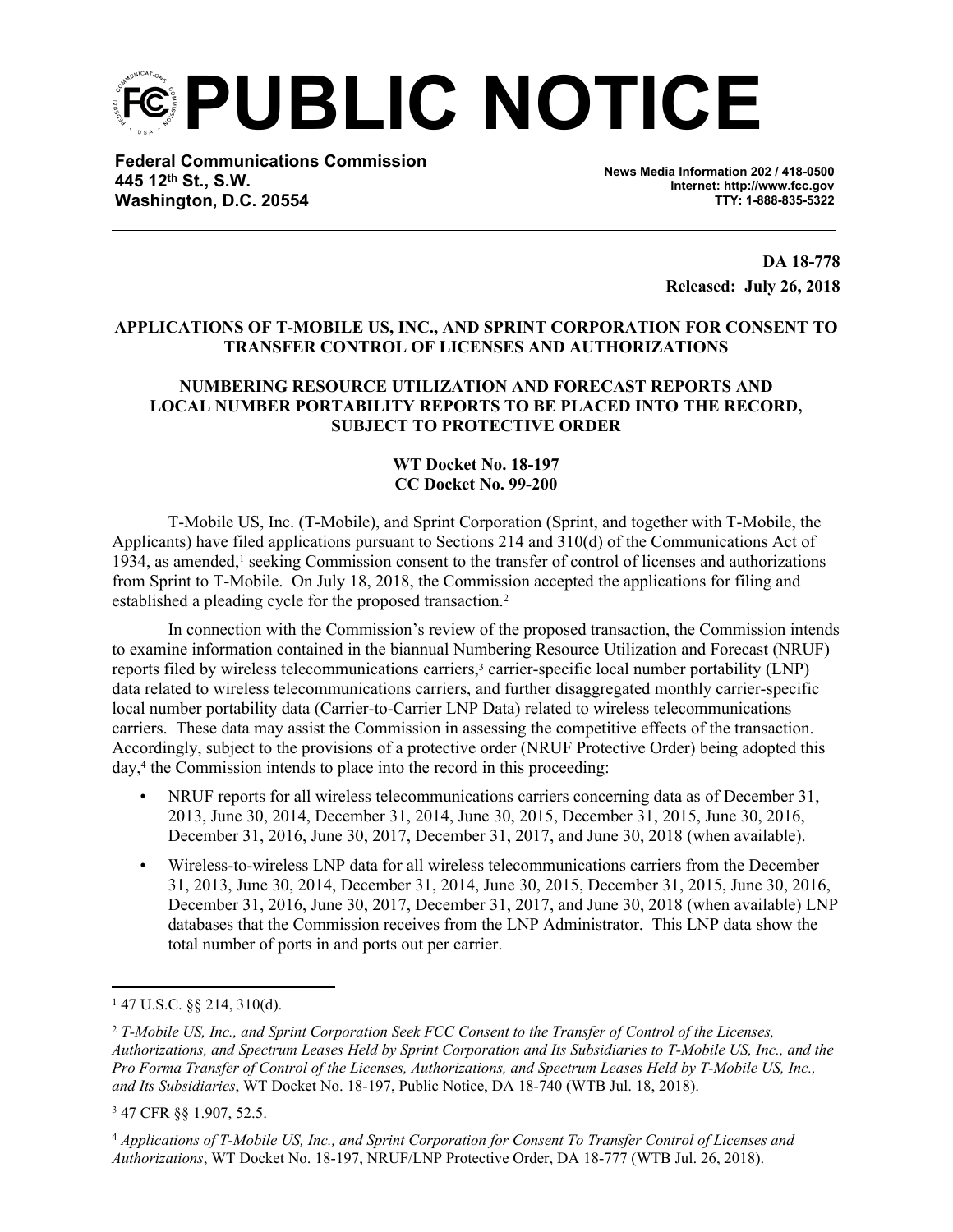• Wireless-to-wireless Carrier-to-Carrier LNP Data for all wireless telecommunications carriers, on a monthly basis, from the December 2013 to December 2017 LNP databases (and any updates that may become available during the pendency of the Commission's review of the applications) that the Commission receives from the LNP Administrator. This LNP data show, on a monthly basis, the specific number of ports from each wireless carrier to another carrier in each area.

Section 251 of the Communications Act grants the Commission jurisdiction over the North American Numbering Plan (NANP) and related telephone numbering issues.<sup>5</sup> To monitor better the way numbering resources are used within the NANP and allocate NANP resources efficiently, the Commission requires telecommunications carriers to provide the Commission with a utilization report of their current inventory of telephone numbers and a five-year forecast of their numbering resource requirements.<sup>6</sup> LNP data are collected by the LNP Administrator and provided to the Commission.

The Commission has recognized that disaggregated, carrier-specific forecast and utilization data should be treated as confidential and should be exempt from public disclosure under 5 U.S.C. § 552(b)(4).<sup>7</sup> The NRUF and LNP reports will be placed into the record subject to the provisions of the NRUF Protective Order. As such, the NRUF and LNP data will not be available to the public except pursuant to the terms of the NRUF Protective Order, as outlined below.

Persons seeking to review the NRUF or LNP data may do so only for purposes of participating in this proceeding. Pursuant to the NRUF Protective Order, outside persons participating or intending to participate in the proceeding who are not involved in competitive decision-making activities and who have signed the Acknowledgment of Confidentiality attached to the NRUF Protective Order may review the NRUF and LNP data. We emphasize that persons seeking to review the NRUF or LNP data must have adequate protections in place to prevent improper use or disclosure of the information.

Affected parties have until **August 6, 2018**, to oppose disclosure of their NRUF and LNP data. In addition, affected parties will have three business days after the filing of an Acknowledgment of Confidentiality to object to the release of the data to a particular person who requests permission to review it.

If the Commission receives no opposition from affected parties by **August 6, 2018**, the Commission will place the NRUF, LNP, and Carrier-to-Carrier LNP data into the record subject to the safeguards contained in the NRUF Protective Order. If disclosure is opposed, the procedures set forth in 47 CFR § 0.461(i) shall apply. All filings should refer to WT Docket No. 18-197.

Under the Commission's current procedures for the submission of filings and other documents,<sup>8</sup> submissions in this matter may be filed electronically through the Commission's Electronic Comment Filing System (ECFS) or by hand delivery to the Commission.

- **To file electronically**, 9 filings shall be sent as an electronic file via the Internet to http://apps.fcc.gov/ecfs. In completing the transmittal screen, commenters should include their full name, U.S. Postal Service mailing address, and the applicable docket number. Parties may also submit an electronic comment by email.
- **To file by paper**, the original and four copies of each filing must be filed by hand or messenger delivery, by commercial overnight courier, or by first-class or overnight U.S. Postal Service mail. All hand-delivered or messenger-delivered paper filings for the Commission's Secretary must be

<sup>5</sup> 47 U.S.C. § 251.

<sup>6</sup> 47 CFR § 52.15(f); *see Numbering Resource Optimization*, Report and Order and Further Notice of Proposed Rule Making, 15 FCC Rcd 7574, 7578-7579, para. 5 (2000) (*Numbering Report and Order*).

<sup>7</sup> *Numbering Report and Order,* 15 FCC Rcd at 7607, para. 78.

<sup>8</sup> *FCC Announces Change in Filing Location for Paper Documents*, Public Notice, 24 FCC Rcd 14312 (2009).

<sup>9</sup> *Electronic Filing of Documents in Rulemaking Proceedings*, Report and Order, 13 FCC Rcd 11322 (1998).